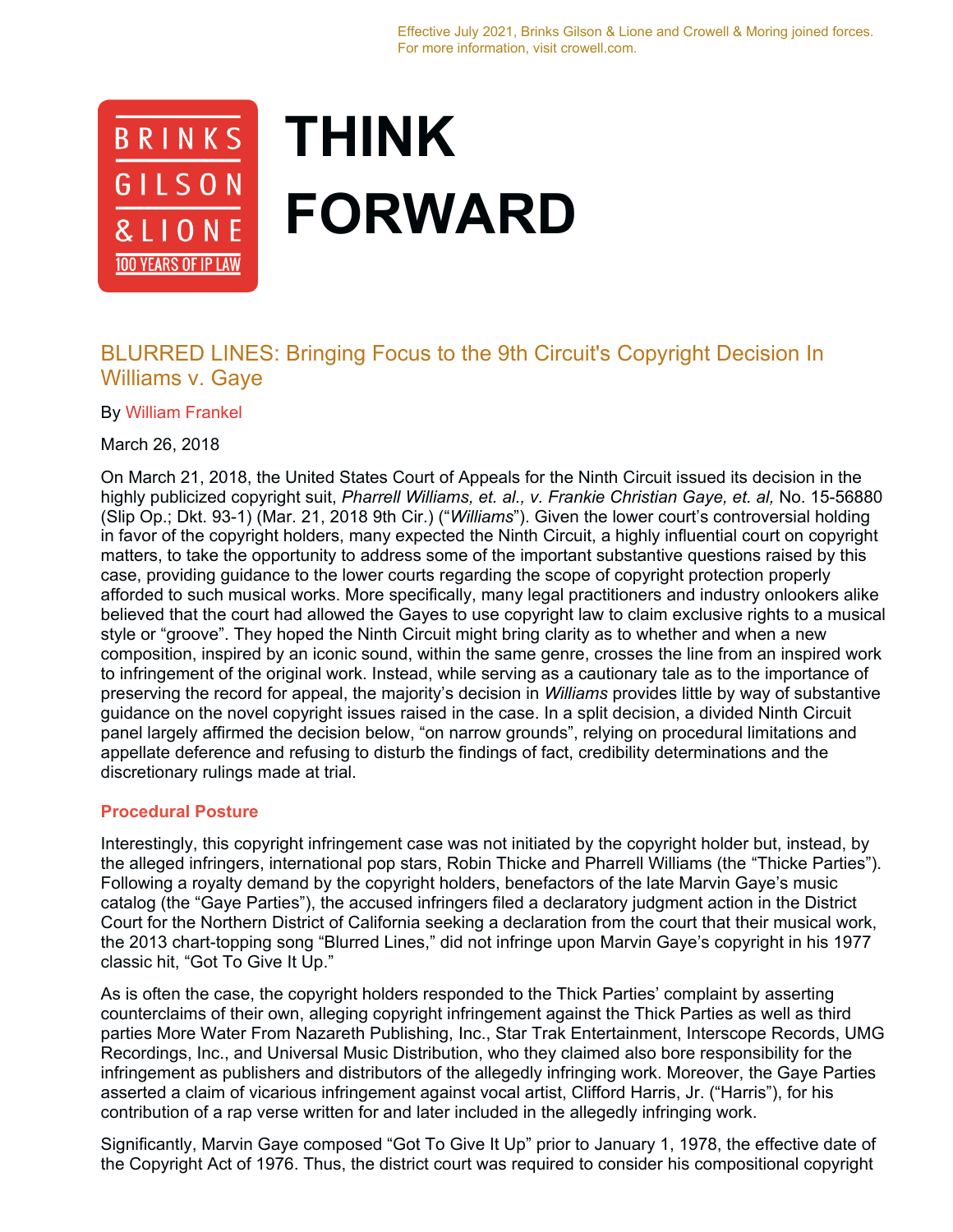under the Copyright Act of 1909. Applying the 1909 Act, the court determined that the sheet music deposited with the Copyright Office, and not the sound recording of Marvin Gaye's song, established the scope of protection afforded under the Act and instructed the jury accordingly. Following a sevenday trial on the merits in district court, which included extensive testimony from both musicologists and damages experts, a jury found that the Thicke Parties' 2013 chart-topping song "Blurred Lines," infringed the copyright in Marvin Gaye's 1977 classic hit, "Got To Give It Up." The Jury found Harris not liable for vicarious infringement.

Following trial, the Thicke Parties moved for judgment as a matter of law or, in the alternative, a new trial. Additionally, the Thicke Parties sought remittitur of the damages award and apportionment of costs awarded by the jury. The Gaye Parties appealed the finding in favor of Harris on vicarious liability. The district court denied the motions for judgment as a matter of law and for a new trial but remitted the damages award and costs awarded to the Gaye Parties. The court also reversed the jury's holding as to Harris, finding him liable for vicarious infringement. The Parties cross-appealed to the Ninth Circuit.

### **The Majority Decision**

The majority in *Williams* grounded its affirmance of the trial court's holding on five main issues:

First, because the litigants each failed to file a motion for judgment as a matter of law pursuant to Fed.R.Civ.P. 50(a), and were thus precluded from filing a renewed judgment as a matter of law under Fed.R.Civ.P. 50(b), the parties failed to preserve their right to appeal.

Second, notwithstanding their failure to file motions under Rule 50(a) & (b), in the alternative, the Thicke Parties sought to challenge the lower court's denial of their motion for summary judgment, averring that the district court erred as a matter of law in its application of the extrinsic test for substantial similarity. Citing the U.S. Supreme Court's holding in *Ortiz v. Jordan*, 562 U.S. 180 (2011)—which held an order denying summary judgment is not reviewable following a full jury trial on the merits—the Ninth Circuit declined review of the district court's denial. The majority held that even were it to apply its own precedent—allowing for a narrow exception to the general rule against such review "where the district court made an error of law that, if not made, would have required the court to grant the motion"—the instant case did not present issues of a "purely legal" nature "capable of resolution with reference only to undisputed facts." Instead, the majority held, the district court's inquiry in applying the extrinsic test of similarity was "factbound" and "far afield" from cases it has considered under its exception, now defunct, to the general rule against reconsideration of summary judgment orders following a trial on the merits.

Third, the Thicke Parties appealed on the basis that the district court abused its discretion in denying a new trial because it erred in allowing two faulty jury instructions crucial to the finding of copyright infringement, improperly admitted expert testimony, and because the verdict was against the clear weight of evidence. Jury instruction number forty-two made clear that a finding of copying does not require deliberate or intentional copying but, instead, "[i]t is sufficient if you find that the [alleged infringers] . . . subconsciously copied either or both of the Gaye Parties' songs." Instruction forty-three required the Gayes to show that the two songs are both intrinsically and extrinsically substantially similar but expressly stated the jury need not find every element similar in order to find the two works are substantial similarity. Extrinsic similarity is measured by external, objective criteria while intrinsic similarity is measured through internal, subjective criteria and normally left to the province of the fact finder.

The Thicke Parties argued that the court's instruction to the jury was improper because it allowed the jury to place undue weight on Williams' and Thicke's admission that they had been inspired by Marvin Gaye's "Got To Give It Up" in writing "Blurred Lines." Noting that direct evidence of copying is rare, the Court explained that copying is usually proven through circumstantial evidence of access coupled with substantial similarity. Under the Ninth Circuit's "Inverse Ratio Rule," a sliding scale is applied wherein the stronger the showing of access to a work, the lesser the showing of substantially similarity required. There is no requirement for scienter in copying. Accordingly, because the jury was properly instructed as to the requirement that both access and substantial similarity be proven in this and other jury instructions, the majority found that the district court did not abuse its discretion in refusing a new trial. Likewise, the Court held that it was proper for the jury to be instructed that it need not find all of the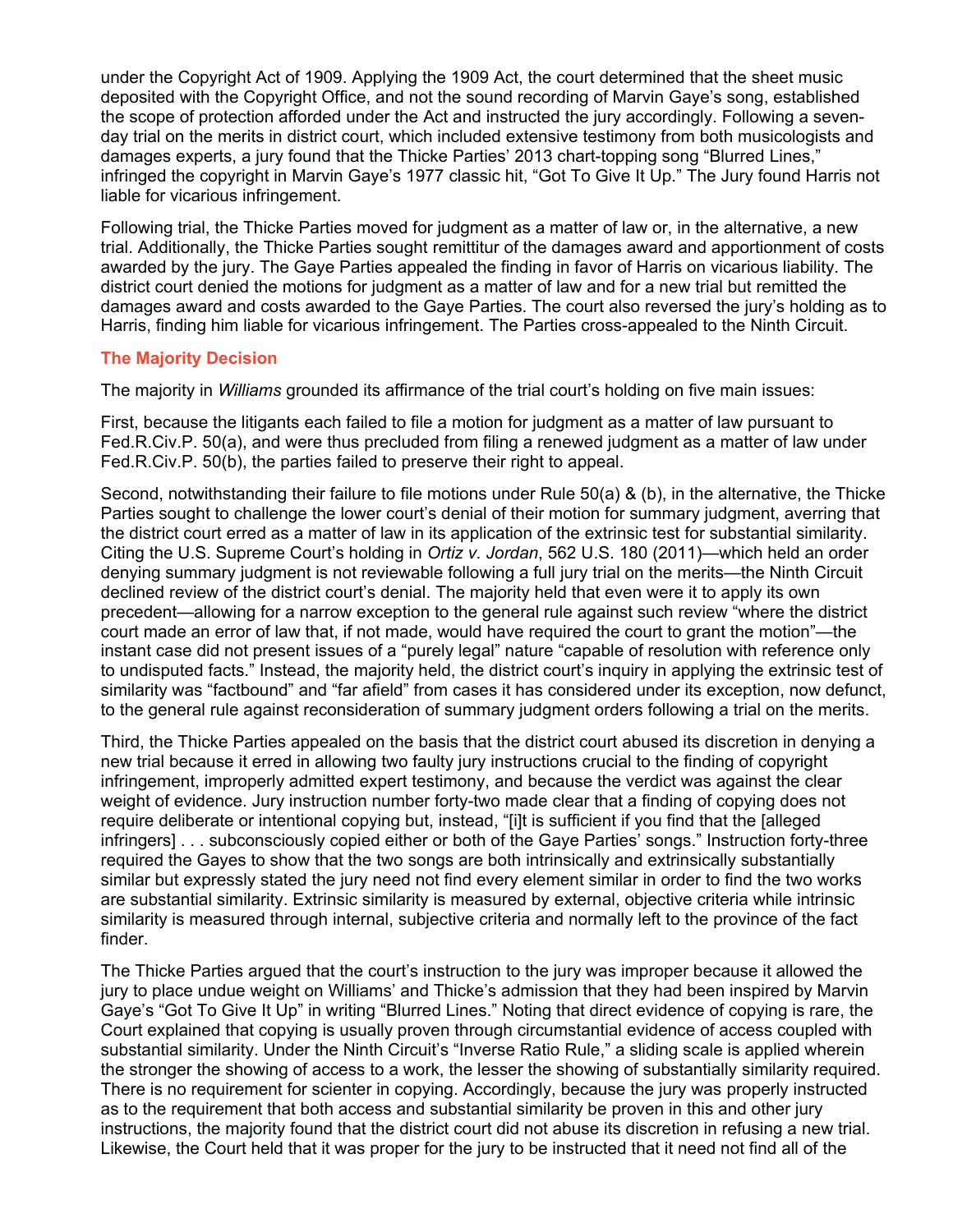musical elements identified by the Gaye Parties' expert witnesses to find infringement. Instead, the jury need only find that there was "enough similarity between [the works as a whole] . . . to comprise a substantial amount."

Fourth, in a related argument, the Thicke Parties argued that in applying the Copyright Act of 1909, the trial court erred by improperly admitting expert testimony outside of the scope of the deposit copy. Their chief arguments were that the court failed in performing its gatekeeper role by improperly allowing prejudicial testimony from the Gaye Parties' musicologist experts relating to unprotectable elements of Marvin Gaye's work. The Ninth Circuit disagreed. It found that the trial court properly excluded elements indisputably present only in the sound recordings, and properly allowed the experts to present their competing interpretations of sound recordings containing only what each asserted was included in the sheet music for both "Got To Give It Up" and "Blurred Lines." It also held that mash-ups presented by the Gaye Parties' expert, which superimposed the vocal tracks of each musical work onto the harmonies and melodies of the competing works, was proper for the purpose of illustrating structural similarity and the compatibility of the songs' harmonies and melodies at the sectional and phrasing levels. The Court cited to numerous cases decided under the 1909 Act wherein recordings were considered in determining copyright infringement. Ultimately, it held, "[t]he question of which expert to believe was properly confided to the jury." Such credibility determinations and factual inquiries, it reasoned, shall not be revisited on appeal absent an abuse of discretion.

Fifth, making its determination on narrow procedural grounds, the Ninth Circuit rejected the Thicke Parties' argument that the verdict was against the clear weight of the evidence. It held that "so long as there was some reasonable basis for the jury's verdict . . . [w]here the basis of a Rule 59 ruling is that the verdict is not against the weight of the evidence, the district court's denial of a Rule 59 motion is virtually unassailable . . . unless there is an *absolute absence of evidence* to support the jury's verdict." The Court went on to state that, under its jurisprudence, this rule has historically been strictly applied given the highly fact-specific determinations made by a jury in applying the intrinsic test for substantial similarity. Moreover, the court found, given the experts' testimony regarding multiple other areas of extrinsic similarity, not complained of by the Thicke Parties in their appeal, it cannot be said that the verdict was against the clear weight of the evidence.

Finally, the Court found that the jury's award of damages was entitled to "great deference" and should be upheld "unless it is clearly not supported by the evidence or only based on speculation or guesswork." Accordingly, under the clear error standard of review, the Ninth Circuit upheld the district court's award of 50% of the publisher's revenues for "Blurred Lines" (\$3,188,527, remitted from the jury's original award of \$4,000,000), 40% of Williams' and Thicke's non-publishing profits (totaling \$2,125,822, remitted from the jury's original award of approximately \$3.4 million) and a running royalty of 50% of future profits.

The Court did, however, reverse the district court's holding on a single issue. It held that the district court erred in overturning the jury's holding of no vicarious liability as to Harris. First, it found reversal of the jury's finding was improper because the Gaye Parties' appeal suffered from the same procedural challenge. That is, they waived their right to challenge the verdict when they failed to file 50(a) and (b) motions for judgement as a matter of law and also failed to object to the allegedly inconsistent verdict prior to the dismissal of the jury. Second, even if this procedural requirement were met, the Court held, Harris, who wrote a rap verse which appears in "Blurred Lines" in approximately the same place as the parlando in "Got To Give It Up" was entitled to reversal on appeal because, as the jury originally found, the Gaye Parties' failed to present any evidence supporting a finding of vicarious liability. The Court also rejected the Gaye Parties' appeals relating to the district court's refusal to award it attorney's fees and the trial court's apportionment of costs.

### **The Dissent**

The dissenting opinion in *Blurred Lines* could not be more diametrically opposed to that of the majority. U.S. Circuit Judge Jacqueline Nguyen opens her dissenting opinion with a stark warning: "The majority allows the Gayes to accomplish what no one has before: copyright a musical style . . . establish[ing] a dangerous precedent that strikes a devastating blow to future musicians and composers everywhere."